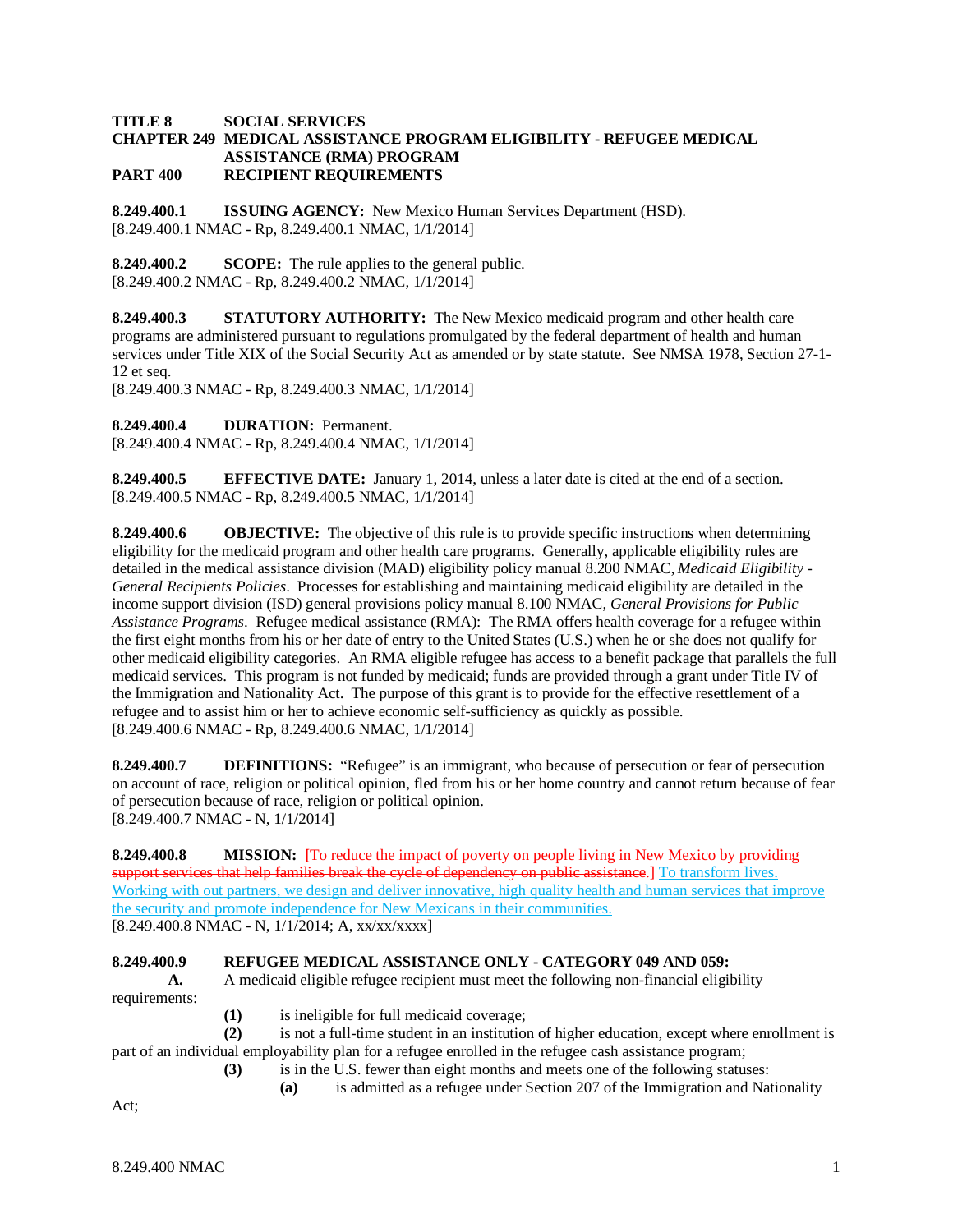**(b)** is paroled into the U.S. as a refugee or asylee under Section 212 (d)(5) of the

Immigration and Nationality Act;

**(c)** is granted asylum under Section 208 of the Immigration and Nationality Act;

**(d)** is admitted as an Amerasian immigrant from Vietnam through the orderly

departure program, under Section 584 of the Foreign Operations Appropriations Act, incorporated in the fiscal year 1988 Continuing Resolution P.L. 100-212;

**(e)** is a Cuban-Haitian entrant who was admitted as a public interest parolee under Section 212 (d)(5) of the Immigration and Nationality Act;

**(f)** is certified as a victim of human trafficking by the federal office of refugee resettlement (ORR);

**(g)** is an eligible family member of a victim of human trafficking certified by ORR who has a T-2, T-3, T-4, or T-5 Visa;

**(h)** is admitted as a special immigrant from Iraq or Afghanistan under Section 101 (a)(27) of the Immigration and Nationality Act; or

**(i)** is a lawful permanent resident (LPR) when the individual had previously met a status as listed in Subparagraphs (a) through (h) above;

**(4)** an individual who meets the following eligibility requirements pursuant to 8.200.410 NMAC and 8.200.420 NMAC of citizenship or [alien] non-citizen status, enumeration, residence, non-concurrent receipt of assistance and applications for other benefits;

**(5)** appropriate to the size of the budget group (not including the ineligible parent due to citizenship or [alien] non-citizen status or enumeration), countable gross income must be less than [185] one hundred and eighty-five percent of the standard of need (SON) countable net income must be less than the SON pursuant to 8.200.520 NMAC and 8.202.500 NMAC; and

**(6)** an applicant or an eligible recipient may have other creditable health insurance coverage. **B.** An eligible recipient may have other creditable health insurance coverage. If the eligible recipient

has other creditable health insurance coverage, RMA is the second payor.

**C.** An individual who is an inmate of a public institution is not eligible pursuant to 8.200.410 NMAC*.* [8.249.400.9 NMAC - Rp, 8.249.400.9 NMAC, 1/1/2014; A, xx/xx/xxxx]

**8.249.400.10 BASIS FOR DEFINING GROUP:** At the time of application, an applicant or an eligible recipient and HSD shall identify everyone who is to be considered for inclusion in the assistance unit and budget group. Each member of the assistance unit and budget group, including each unborn child, is counted as one in the household size.

[8.249.400.10 NMAC - Rp, 8.249.400.10 NMAC, 1/1/2014]

# **8.249.400.11** [**RESERVED**]

**8.249.400.12 ENUMERATION:** Refer to 8.200.410.10 NMAC. [8.249.400.12 NMAC - Rp, 8.249.400.12 NMAC, 1/1/2014]

**8.249.400.13 CITIZENSHIP:** Refer to 8.200.410.11 NMAC. [8.249.400.13 NMAC - Rp, 8.249.400.13 NMAC, 1/1/2014]

**8.249.400.14 RESIDENCE:** Refer to 8.200.410.12 NMAC. [8.249.400.14 NMAC - Rp, 8.249.400.14 NMAC, 1/1/2014]

**8.249.400.15** [**RESERVED**]

**8.249.400.16** [**RESERVED**]

**8.249.400.17 AGE:** Age is not an eligibility requirement. [8.249.400.17 NMAC - Rp, 8.249.400.17 NMAC, 1/1/2014]

**8.249.400.18 [ALIEN] NON-CITIZEN SPONSORSHIP:** The income support division (ISD) caseworker must notify the refugee's sponsor or local affiliate which provided for the resettlement of the refugee, when a refugee applies for refugee medical assistance.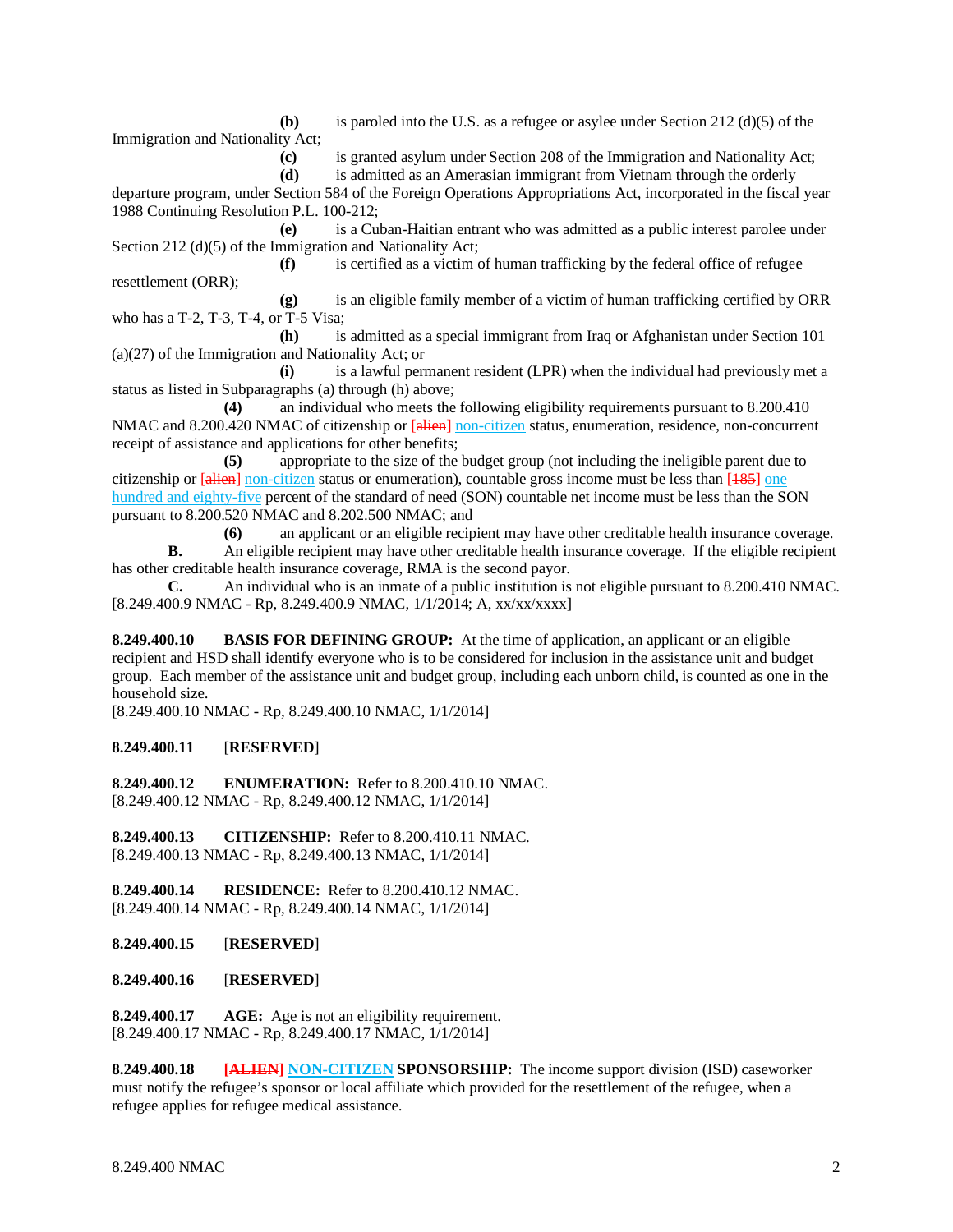[8.249.400.18 NMAC - Rp, 8.249.400.18 NMAC, 1/1/2014; A, xx/xx/xxxx]

**8.249.400.19 RECIPIENT RIGHTS AND RESPONSIBILITIES:** Refer to 8.200.430 NMAC.

[8.249.400.19 NMAC - Rp, 8.249.400.19 NMAC, 1/1/2014]

# **8.249.400.20 ASSIGNMENT OF SUPPORT:**

**A. Assignment of medical support:** Refer to 8.200.420.12 NMAC.

**B. Assignments of child support:** Assignment of child support is not required for refugee medical

assistance. [8.249.400.20 NMAC - Rp, 8.249.400.20 NMAC, 1/1/2014]

# **8.249.400.21 REPORTING REQUIREMENTS:** Refer to 8.200.430.19 NMAC.

[8.249.400.21 NMAC - Rp, 8.249.400.21 NMAC, 1/1/2014]

**8.249.400.22 ELIGIBLE ASSISTANCE UNIT:** The assistance unit includes individuals who apply for RMA and who are determined eligible. Individuals may be ineligible for refugee cash assistance and eligible for RMA. An eligible recipient of refugee cash assistance who is not eligible for full medicaid services is eligible for RMA. [8.249.400.22 NMAC - N, 1/1/2014]

**8.249.400.23 BUDGET GROUP:** The budget group includes all members of the assistance unit. Additional budget group members include individuals who live in the household with the assistance unit and have a financial obligation of support.

**A.** Except for an supplemental security income (SSI) recipient, the following individuals have a financial obligation of support for medicaid eligibility:

**(1)** spouses: married individuals as defined under applicable New Mexico state law (New Mexico recognizes common law and same sex marriages established in other states); and

**(2)** parents for children: there is a presumption that a child born to a married woman is the child of the spouse, or if the individual established parentage by some other legally recognized process.

- **B.** The following individuals do not have a financial obligation of support for medicaid eligibility:
	- (1) an SSI recipient to the assistance unit;<br>(2) a father of the unborn child who is not
	- **(2)** a father of the unborn child who is not married to the pregnant woman;
	- **(3)** a stepparent to a stepchild;
	- (4) a grandparent to a grandchild;<br>(5) a legal guardian or a conservat
	- **(5)** a legal guardian or a conservator of a child;
	- **(6)** [an alien] a non-citizen sponsor to the assistance unit; and
	- **(7)** a sibling to a sibling.

**C.** Budget group earned income disregards and child care deductions vary based on the age group of the child. Refer to 8.232.500 NMAC.

[8.249.400.23 NMAC - N, 1/1/2014; A, xx/xx/xxxx]

# **8.249.400.24 LIVING IN THE HOME**

**A.** To be included in the assistance unit and budget group, an individual must be living, or considered to be living, in the budget group's home.

**B. A child considered to be living in the home:** A child is considered to be part of the budget group as evidenced by the child's customary physical presence in the home. If a child is living with more than one household, the following applies:

**(1)** when the child is actually spending more time with one household than the other, the child would be determined to be living with the household with whom the child spends the most time; or

**(2)** when the child is actually spending equal amounts of time with each household, the child shall be considered to be living with the household who first applies for medicaid enrollment.

**C. Extended living in the home:** An individual may be physically absent from the home for longer or shorter periods of time and be a member of the assistance unit and budget group.

- **(1)** Extended living in the home includes:
	- **(a)** when an individual is attending college or boarding school; or